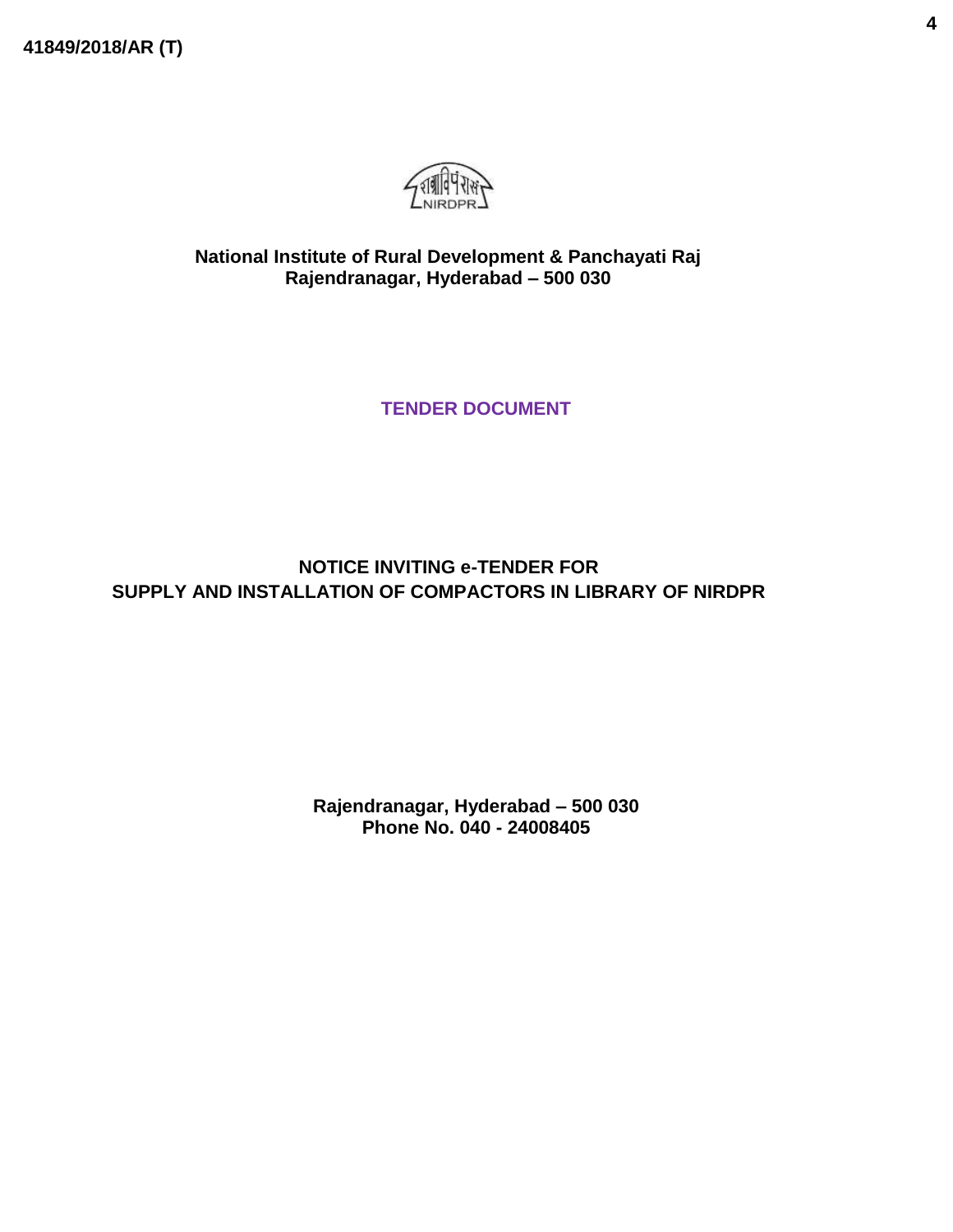

## **NATIONAL INSTITUTE OF RURAL DEVELOPMENT & PANCHAYATI RAJ** (Ministry of Rural Development, Govt. of India) Rajendranagar, Hyderabad - 500030. …

# *NOTICE INVITING e-TENDER FOR* **SUPPLY AND INSTALLATION OF COMPACTORS IN LIBRARY OF NIRDPR**

On-line bids (techno-commercial) are invited from reputed Companies/Firms/Suppliers for supply and installation of Compactors in NIRDPR Library.

The detailed bidding document etc. can be viewed / downloaded from the website: [http://eprocure.gov.in. B](http://eprocure.gov.in/)idders are required to upload and submit their e-bid on Central Public Procurement Portal only. All amendments, time extension, clarifications, etc., will be uploaded on the website only and will not be published in newspapers. Bidders should regularly visit website to keep themselves updated.

The bidding document can be downloaded from 15.12.2018 and the last date for uploading of bids by the intending bidders simultaneously sending the original EMD for ₹ 20,000/- to the Institute through post/ courier/ in person is 07.01.2019 up to 3.00 pm.

No. Stores/compactorsforCDC/2018 Date: 15.12.2018

Asst. Registrar (Trg.)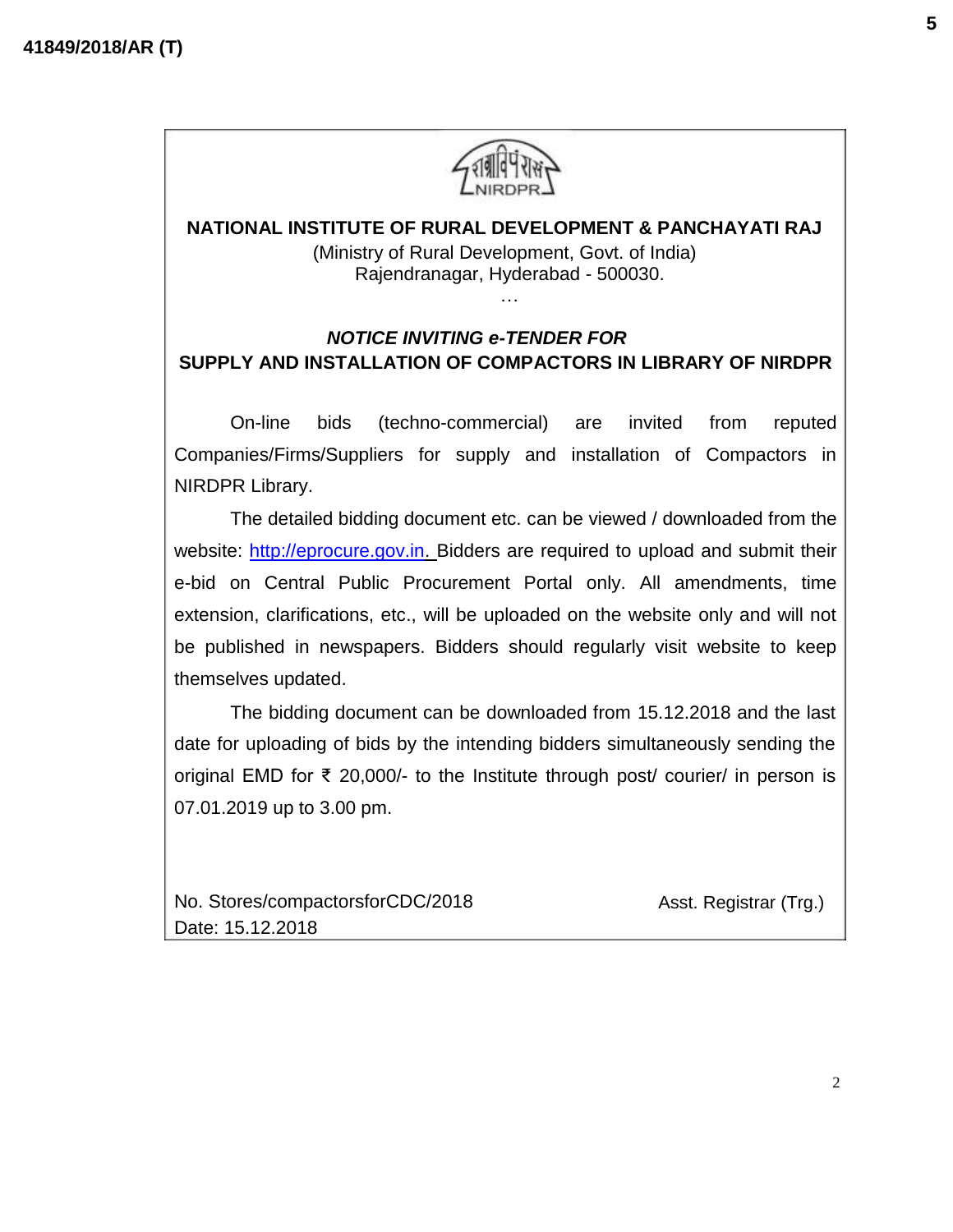# **Annexure-A**

# **SCOPE OF WORK /BOQ**

| S.No | <b>Description</b><br><b>Dimensions of each Compactor</b><br>(Width - 915 mm, Depth – 381mm &<br>Height $-1980$ mm) | Quantity       |
|------|---------------------------------------------------------------------------------------------------------------------|----------------|
| 1.   | Single Static Drive Cover Unit 3 bay                                                                                | $\overline{2}$ |
| 2.   | Single Last Drive Unit 3 bay                                                                                        | $\overline{2}$ |
| 3.   | Twin Mobile Drive Unit 3 bay                                                                                        | 8              |
| 4.   | Channel for Optimizer 30 feet for 3 bay                                                                             | 1              |
| 5.   | Single Static 1 bay push/pull type                                                                                  | $\overline{2}$ |
| 6.   | Single Last 1 bay push/pull type                                                                                    | $\overline{2}$ |
| 7.   | Twin Mobile 1 bay push/pull type                                                                                    | 8              |
| 8.   | Channel for Optimizer 30 feet for 1 bay                                                                             | 1              |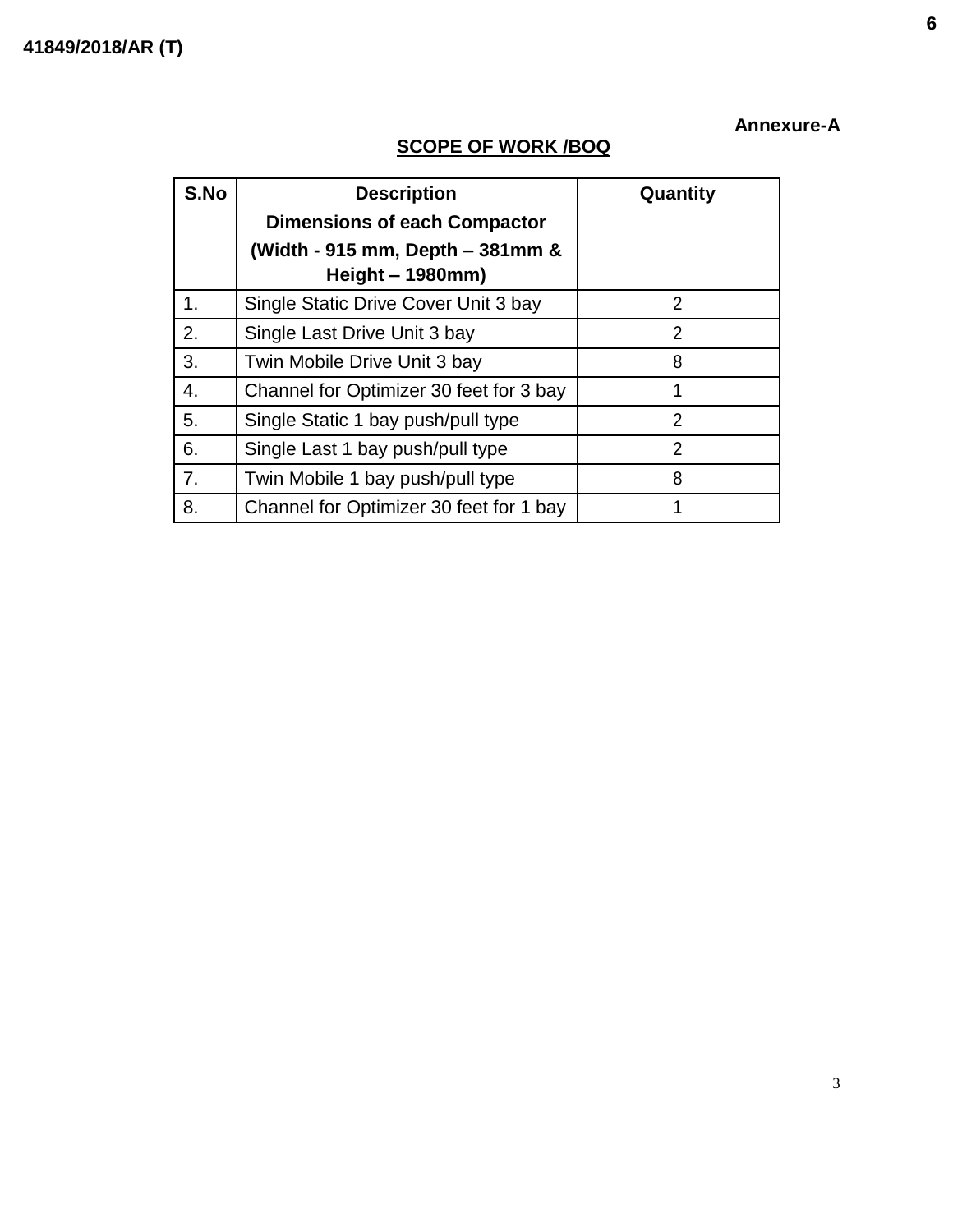

**NATIONAL INSTITUTE OF RURAL DEVELOPMENT& PANCHAYATI RAJ** (Ministry of Rural Development, Govt. of India) Rajendranagar, Hyderabad - 500030.

## **Eligibility criteria for bidders and selection procedure**

|    | 1.EMD of <b>Rs. 20,000/- (Rupees twenty thousand) only</b> / NSIC 1<br>  Exemption Certificate                        |
|----|-----------------------------------------------------------------------------------------------------------------------|
| 2. | Type of the Company/ Firm/Others (specify) (A copy of<br>registration certificate to be submitted                     |
| 3. | registration<br>IGST                                                                                                  |
| 4. | Income Tax PAN                                                                                                        |
| 5. | Three year experience for supply & installation of work of similar nature<br>(Experience Certificate to be attached.) |

**All the documents in support of eligibility criteria are to be attached with the tender, failing which bid will not be considered.**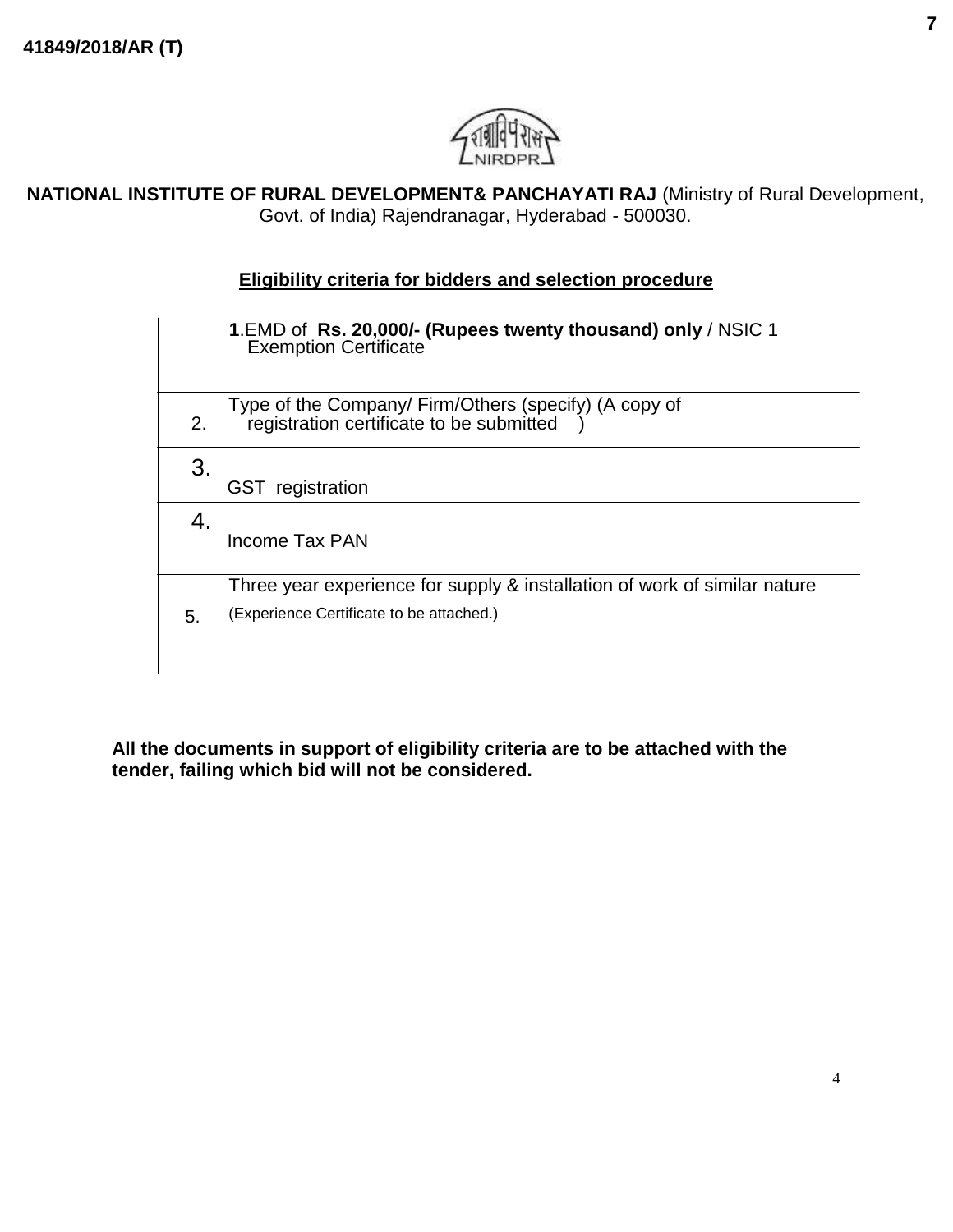

### **NATIONAL INSTITUTE OF RURAL DEVELOPMENT& PANCHAYATI RAJ** (Ministry of Rural Development, Govt. of India) Rajendranagar, Hyderabad - 500030.

#### **NOTICE INVITING E-TENDER FOR SUPPLY AND INSTALLATION OF COMPACTORS IN LIBRARY OF NIRDPR**

## **1. GENERAL TERMS AND CONDITIONS**

- I. The Tenders are required to submit the earnest money (bid security) of Rs.20,000/-(Rupees twenty thousand only) and tenders received without earnest money will not be considered at all.
- II. The tenderers are required to quote their lowest rates for the compactors as mentioned in **(Price Bid Annexure – B)** annexed hereto.
- III. The rates should be valid for 120 days from the date of opening of tender.
- IV. Hypothetic or conditional Tender will not be entertained. Tender once submitted shall not be allowed to be withdrawn or altered. If the tender is withdrawn or altered by the concerned party at any time after its submission, EMD will be forfeited.
- V. Over writing/over typing or erasing of the figures which render it doubtful and ambiguous are not allowed and shall render the tender invalid.
- VI. The NIRDPR in its discretion, reserves the right to reject or accept any or all the tenders, partially or completely, at any time without assigning any reason thereof.
- VII. Compactor supplied and installed should be guaranteed for defect free performance' for a period of 12 months from the date of its installation and acceptance by the user department.
- VIII. Each tenderers has to certify that all the terms and conditions are acceptable to the company/firm (**Annexure - C**)
- IX. The tenderer must have at least three years of experience in supplying and installation of Compactors. The tenderer has to provide/attach experience certificates with the bid.

# **2 Conditions for Successful Tenderer:**

I. The successful tenderer will have to deposit performance Security amount corresponding to 10 percent of the order value within a week from the date placement or purchase order, either by way of Demand Draft drawn in favour of "NIRDPR" payable at Hyderabad or Bank Guarantee from a Commercial Bank, which will be refunded after two months of the successful completion of the contractual obligation of the supplier including warranty obligation on written request of the tenderer. Bid security would be refunded to the successful bidder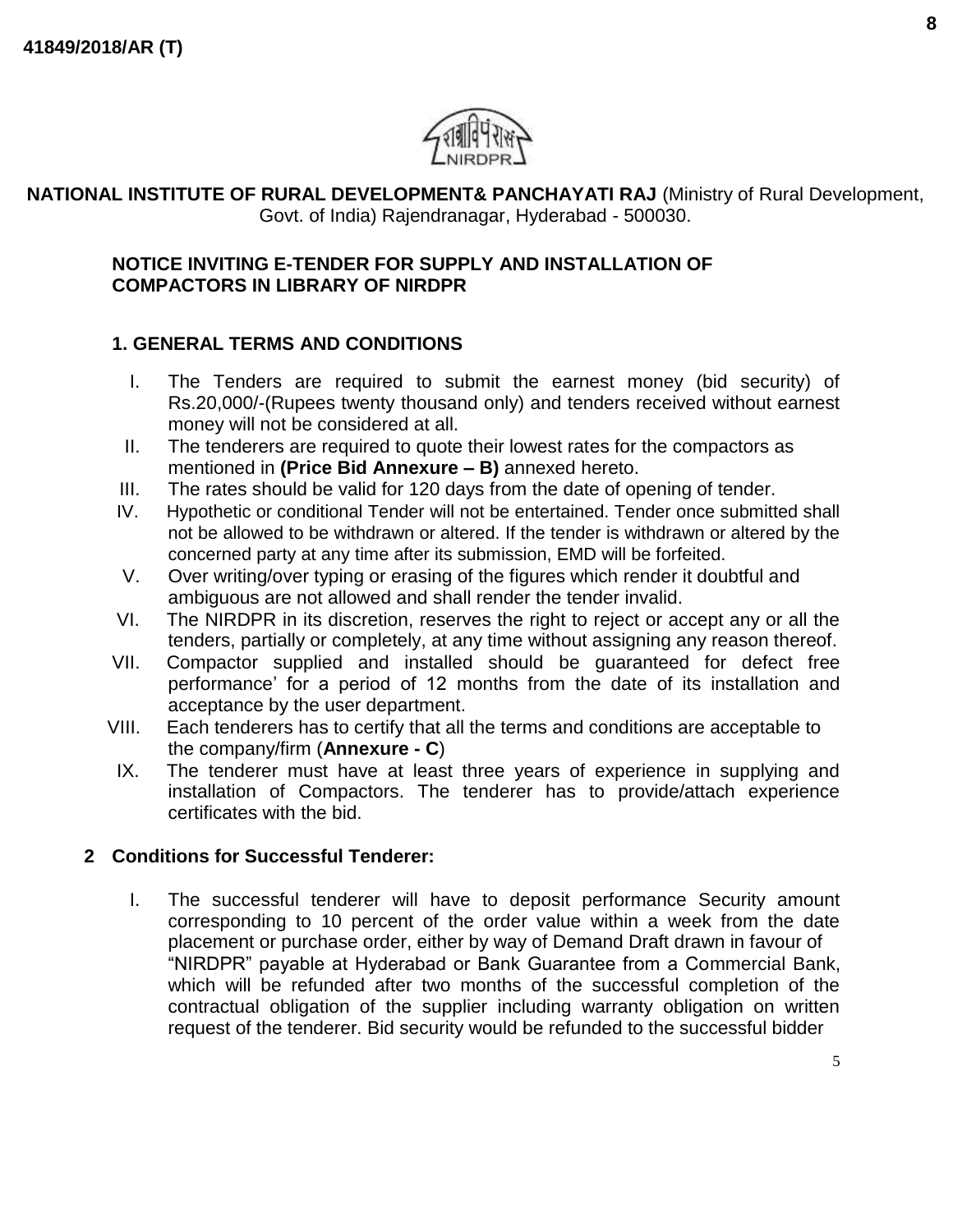on receipt of performance security. If the successful tenderer abandons the contract, or fails to perform his part of contract, the security deposit or any part thereof is liable to be forfeited. **No Interest whatsoever will be paid by NIRDPR on the performance security deposit.**

- II. The bid security (i.e., EMD) of the unsuccessful bidders would be returned to them at the earliest after completion of tendering process. **No Interest whatsoever will be paid by NIRDPR on the EMD.**
- III. The job will be required to be done on bill basis without payment of advance amount. The payment will be made after delivery, installation, and commissioning of Compactors complete in all respects duly certified by the concerned officer at job mentioned in the bill have actually been carried out satisfactorily as per purchase order.
- IV. If the job assigned is not completed in time or done satisfactorily, NIRDPR will be free to get the same done from other dealer at higher rates; the loss sustained will be deducted from the Security Deposit or any other due payments apart from penalty that may be imposed for deficiency in service.
- V. The tenderer shall verify that the staff/worker deputed to NIRDPR are of good character and no criminal record is against any of them.
- VI. The successful tenderer will be obliged to attend the work as per the required without damaging the NIRDPR properties and if any loss/damage sustained to the NIRDPR property it will be recovered from the successful tenderer.
- VII. The tenderers 'should quote the Registration Number with Government Authorities,; PAN Number, GST Number, duly supported with copies bid.

## **3. General Instructions to Bidders**

On-line bids are invited under two bid system (technical and financial) for comprehensive contract for upkeep and maintenance of office premises and other buildings on rate contract basis at NIRDPR, Rajendranagar, Hyderabad-500030, Telangana. Manual bids shall not be accepted.

Tender document may be downloaded from Central Public Procurement (CPP)

Portal [https://eprocure.gov.in](https://eprocure.gov.in/) .

The time schedule for the tendering activities shall be as under:

|    | Date of notification of tender notice on                        |                        |
|----|-----------------------------------------------------------------|------------------------|
|    | CPP Portal / publication in the newspaper                       | 15.12.2018             |
| 2. | Starting date for downloading tender                            | 10.00 am on 15.12.2018 |
|    | document by the intending bidders                               |                        |
| 3. | Last date for uploading of the bids by the                      |                        |
|    | intending bidders along with scanned copy 07.01.2019 by 3.00 PM |                        |
|    | of Earnest Money Deposit.                                       |                        |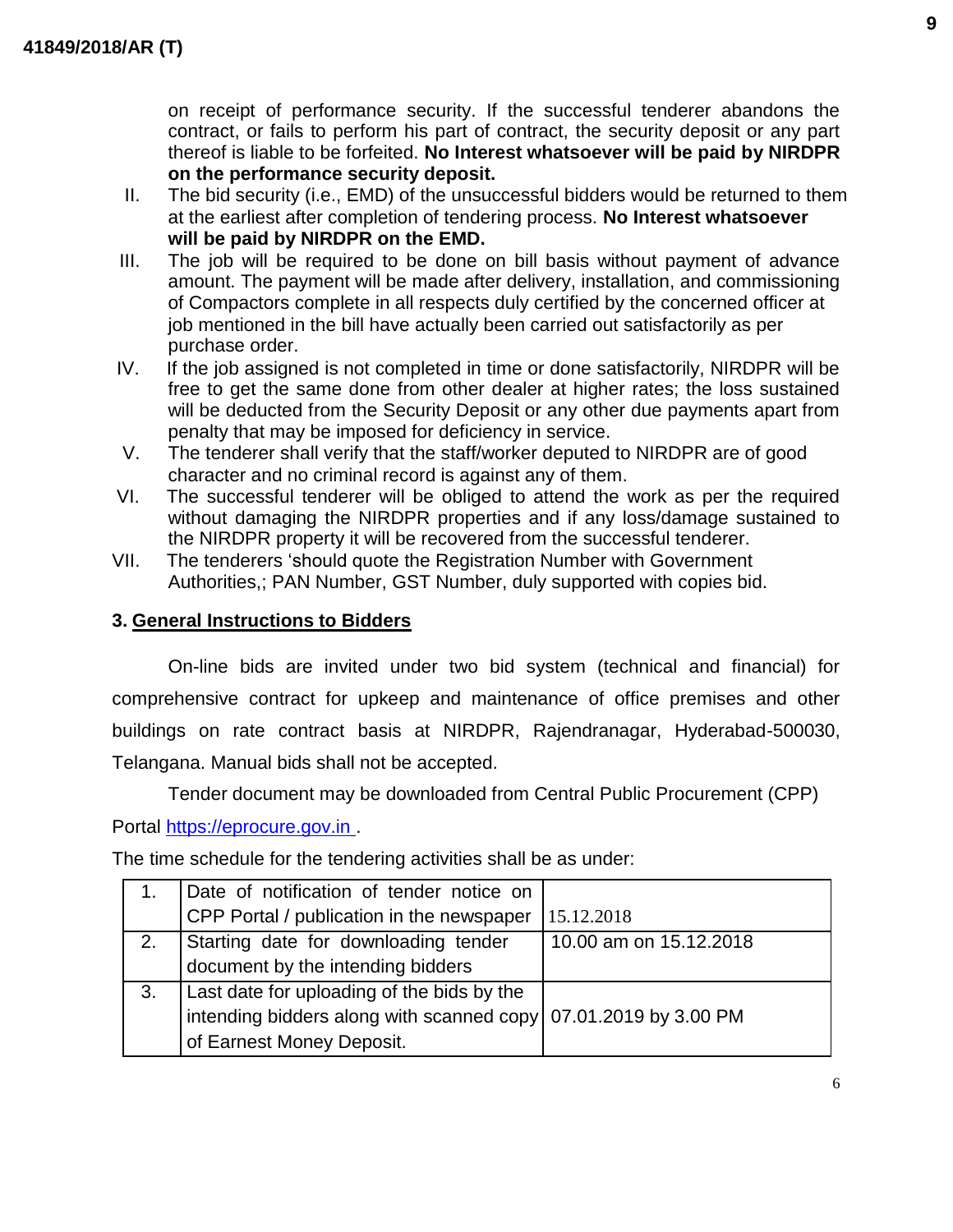| 4. | Last date for submission of Demand Draft<br>in original payable in favour of Director<br>General, NIRDPR payable at Hyderabad<br>Earnest<br>towards<br>Money<br>Deposit<br>(EMD)/NSIC exemption certificate | 07.01.2019 by 3.00 PM                                                                                                                               |
|----|-------------------------------------------------------------------------------------------------------------------------------------------------------------------------------------------------------------|-----------------------------------------------------------------------------------------------------------------------------------------------------|
| 5. | <b>Amount of Earnest Money Deposit</b>                                                                                                                                                                      | ₹ 20,000/-                                                                                                                                          |
|    |                                                                                                                                                                                                             | (Rs. Twenty thousand only)                                                                                                                          |
| 6. | Date of downloading of technical bids<br>received by NIRDPR through on-line by<br>the last date and time                                                                                                    | 08.01.2019 at 3.30 PM                                                                                                                               |
| 7. | Date of downloading of financial bids                                                                                                                                                                       | To be notified later to only those<br>bidders who qualify in technical<br>bids.                                                                     |
| 8. | <b>Tendering Authority</b>                                                                                                                                                                                  | Assistant Registrar (T)<br>National Institute of Rural<br>Development & Panchayati Raj,<br>Rajendranagar,<br>Hyderabad 500030.<br>Tel. 040-24008479 |

# **4. Instructions for submission of bids:**

- (i) Bids shall be in **ANNEXURE-B** at CPP Portal website: [https://eprocure.gov.in](https://eprocure.gov.in/) **only.** The offers submitted by Telegram/ Fax/ email shall not be considered. No correspondence will be entertained in this matter.
- (ii) Not more than one tender shall be submitted by one bidder or bidders having business relationship. Under no circumstance will father and his son(s) or other close relations who have business relationship with one another (i.e. when one or more partner(s)/director(s) are common) be allowed to tender for the same contract as separate competitors. A breach of this condition will render the tenders of both parties liable to rejection and forfeiture of EMD.

# **5. Preparation of Bids**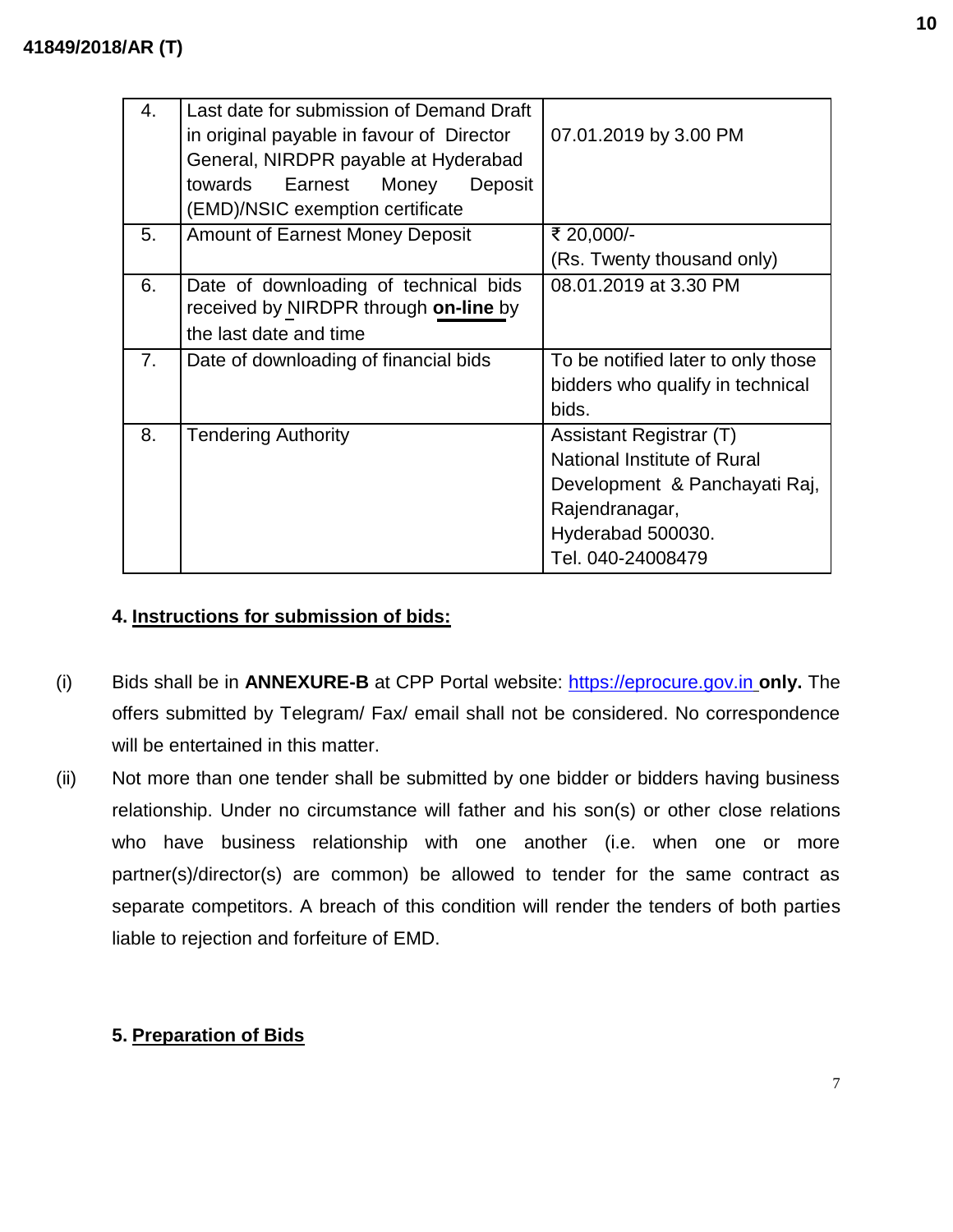- (i) Bidders should carefully read the tender document and understand its requirements before submission of their bids. They should also take into account any corrigendum published in continuation to the original one. Any non-fulfilment may lead to rejection of bid.
- (ii) Bid documents to be submitted as required in the tender document may be in PDF / XLS / RAR / DWF formats. Bid documents may be scanned with 100 dpi with black and white option.
- (iii) The Price Bid in **ANNEXURE-B** to be submitted along with the following documents:
	- (a) Self-attested scanned copies of the following registration certificates obtained from concerned authorities
		- i) GST Certificate.
		- ii) PAN Card of company/firm/individual in case of proprietary concern/others
		- iii) Experience certificate as per the tender notice
		- iv) Letter in respect of un-conditional acceptance of all the terms and conditions of the tender document.
		- v) Firm/ Company/ Partnership Registration certificate and its subsequent renewal (if any).
		- vi) Scanned copy of Partnership Deed/Articles of Association & Memorandum of Association in case of partnership firm.

(b) Scanned copy of the Demand Draft for **Rs. 20,000/- (Rupees twenty thousand only) towards Earnest Money Deposit** purchased on or after date of publication of this tender from any Nationalized/ Scheduled/Commercial Bank in favour of NIRDPR, payable at Hyderabad. All applicable bank charges shall be borne by the bidder and he/ she/it shall not have any claim whatsoever on this account on NIRDPR.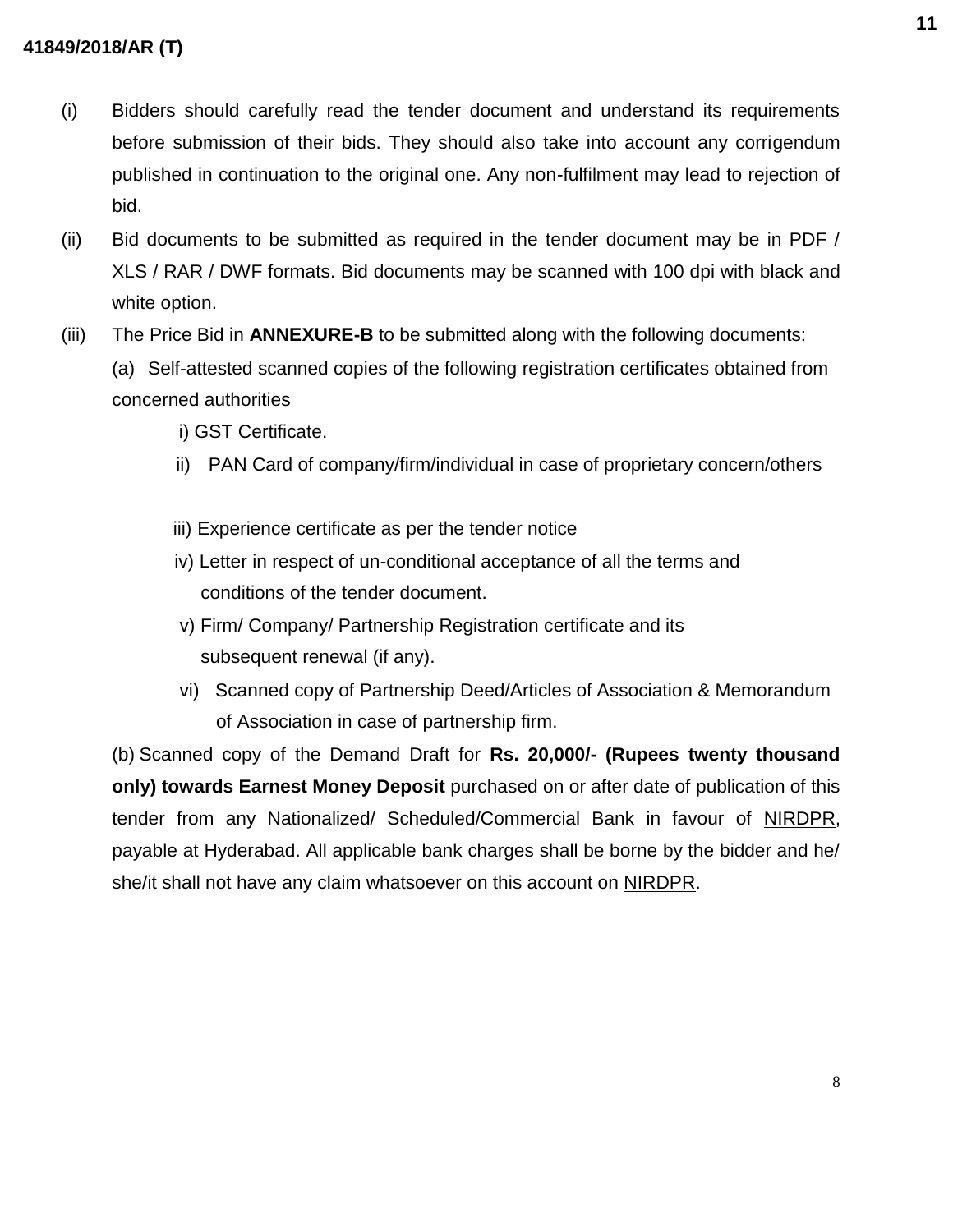## **6. Registration for on-line submission of Bids :**

- (i) The bidders are required to submit soft copies of their bids electronically on the CPP Portal using valid Digital Signature Certificates (DSC).
- (ii) For submission of on-line bid, bidders are required to enroll on the e-Procurement module of the Central Public Procurement Portal (URL: [http://eprocure.gov.in\)](http://eprocure.gov.in/eprocure/app) by clicking on the link **"Online Bidder Enrolment"**.
- (iii) As part of the enrolment process, the bidders will be required to choose a unique username and assign a password for their accounts.
- (iv) Bidders are advised to register their valid e-mail address and mobile numbers as part of the registration process. These would be used for any communication from the CPP Portal.
- (v) Upon enrolment the bidders will be required to register their valid Digital Signature Certificate (Class II or Class III Certificates with signing key usage) issued by any Certifying Authority recognized by CCA India (e.g. Sify / TCS / nCode / eMudhra etc.), with their profile.
- (vi) Only one valid DSC should be registered by a bidder. Bidders must ensure that they do not lend their DSC's to others which may lead to misuse.
- (vii) Bidders should then log-in to the site through the secured log-in by entering their user ID / password and the password of the DSC / e-Token.
- (viii) For uploading the same set of standard documents (e.g. PAN card copy, annual reports, auditor's certificates etc.) required to be submitted as a part of every bid, bidders can use "My Space" area available to them.

### **7.Submission of Bids :**

- (i) Bidders must accept the terms and conditions contained in this tender document unconditionally while submitting their bids. They should give such acceptance in writing on the Company/ Firm's letter head in the format prescribed at **ANNEXURE-C**.
- (ii) Bidder should log-in to the site well in advance for bid submission so that the same is uploaded in time i.e. on or before the bid submission time. Bids received after the due date and time shall not be accepted in any case.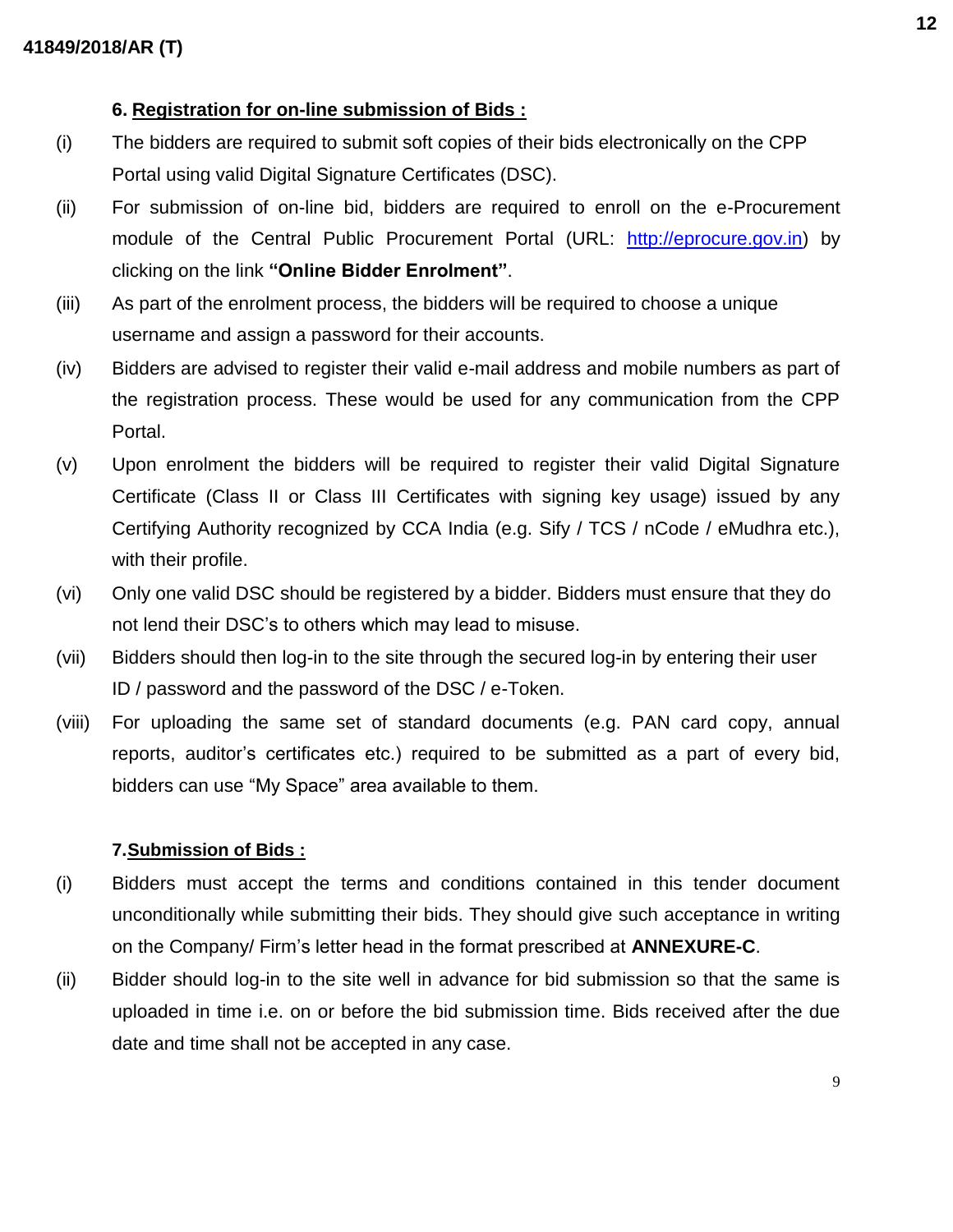- (iii) The bidder has to digitally sign and upload the required bid documents one by one as indicated in the tender document.
- (iv) Bidder has to select the payment option as "offline" to pay the tender fee / EMD as applicable and enter details of the instrument.
- (v) Hard Copy of DD/NSIC exemption certificate has to be matched with the details available in the scanned copy and the data entered during bid submission time and the same should be sent to the Assistant Registrar (T), NIRDPR, Rajendranagar, Hyderabad 500030 on or before 06.01.2019 By 3.00 p.m. Failure to do so is likely to entail rejection of bids.
- (vi) Financial bid must be submitted in the format prescribed **(ANNEXURE-B)** of this tender document and no other format shall be acceptable. Bidders are required to download the file and quote the amount on hard copy. Once the details have been completed, the bidder should submit the same on-line in the form of soft copy. Striking and overwriting on financial bid shall be rejected summarily, as the same is not permitted.
- (vii) The server time (which is displayed on the bidders' dashboard) will be considered as the standard time for referencing the deadlines for submission of the bids by the bidders, opening of bids etc. The bidders should follow this time during bid submission.
- (viii) All the documents being submitted by the bidders would be encrypted using PKI encryption techniques to ensure the secrecy of the data. The data entered cannot be viewed by unauthorized persons until the time of bid opening. The confidentiality of the bids is maintained using the secured Socket Layer 128 bit encryption technology. Data storage encryption of sensitive fields is done.
- (ix) The uploaded tender documents become readable only after the tender is opened by the authorized bid openers.
- (x) Upon the successful and timely submission of bids, the portal will give a successful bid submission message & a bid summary will be displayed with the bid no. and the date & time of submission of the bid with all other relevant details.
- (xi) The bid summary has to be printed and kept as an acknowledgement of the submission of the bid. This acknowledgement may be used as an entry pass for any bid opening meetings.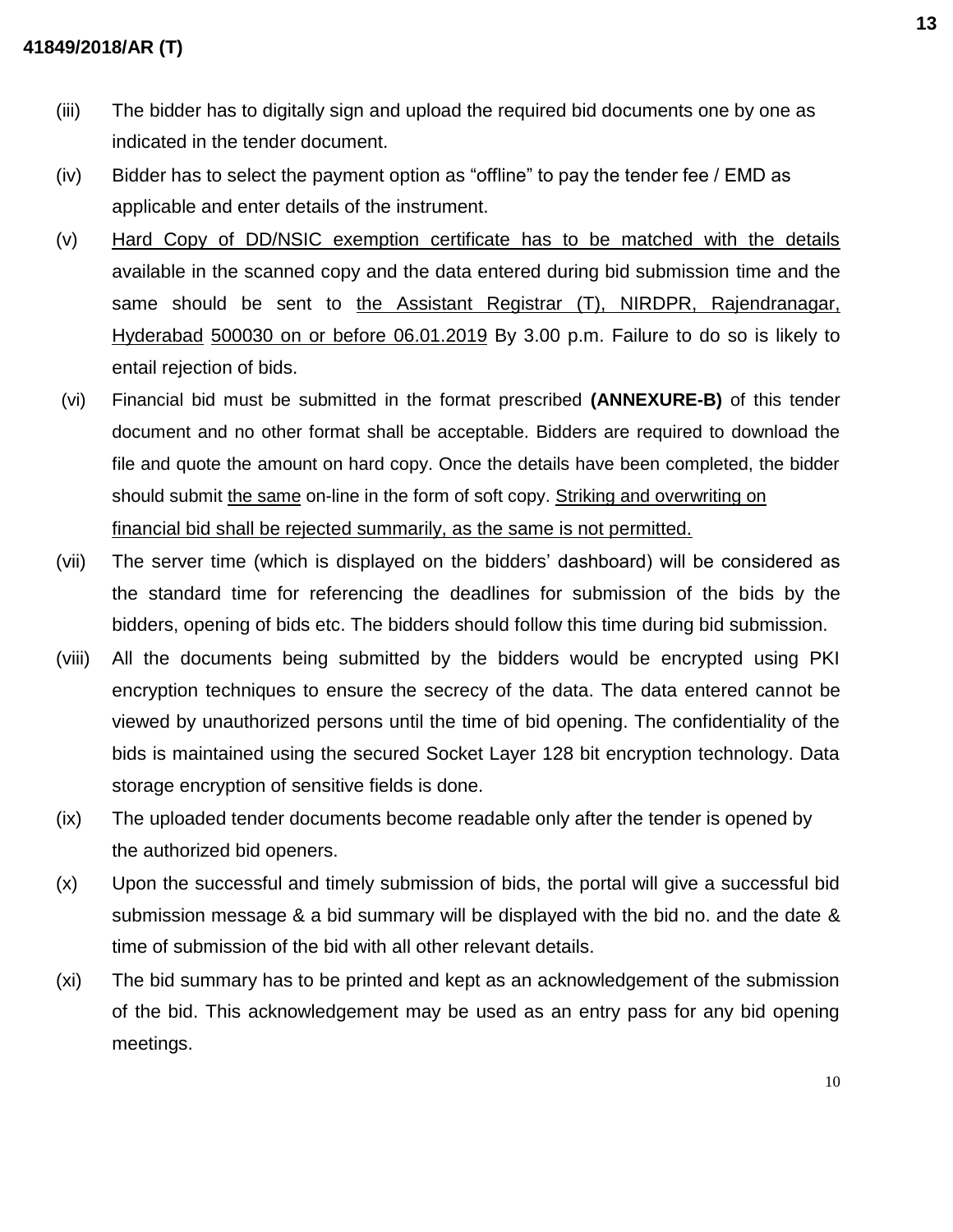(xii) Any query relating to the process of on-line bid submission or queries relating to CPP Portal in general may be directed to the 24x7 CPP Portal Helpdesk. The contact number for the helpdesk is 1800 233 7315.

# **8. ARBITRATION**

i) In the event of any question, dispute/differences arising, the same s h a l l be referred to the sole arbitrator to be appointed by the Director General, NIRDPR.

ii) The award of the arbitrator shall be final and binding on the parties. The cost of arbitration shall be equally bone by both the parties.

9. The Director General, NIRDPR, Hyderabad reserves the right to accept in full or in part or reject any tender without assigning any reason and his decision in this regard will be final and binding.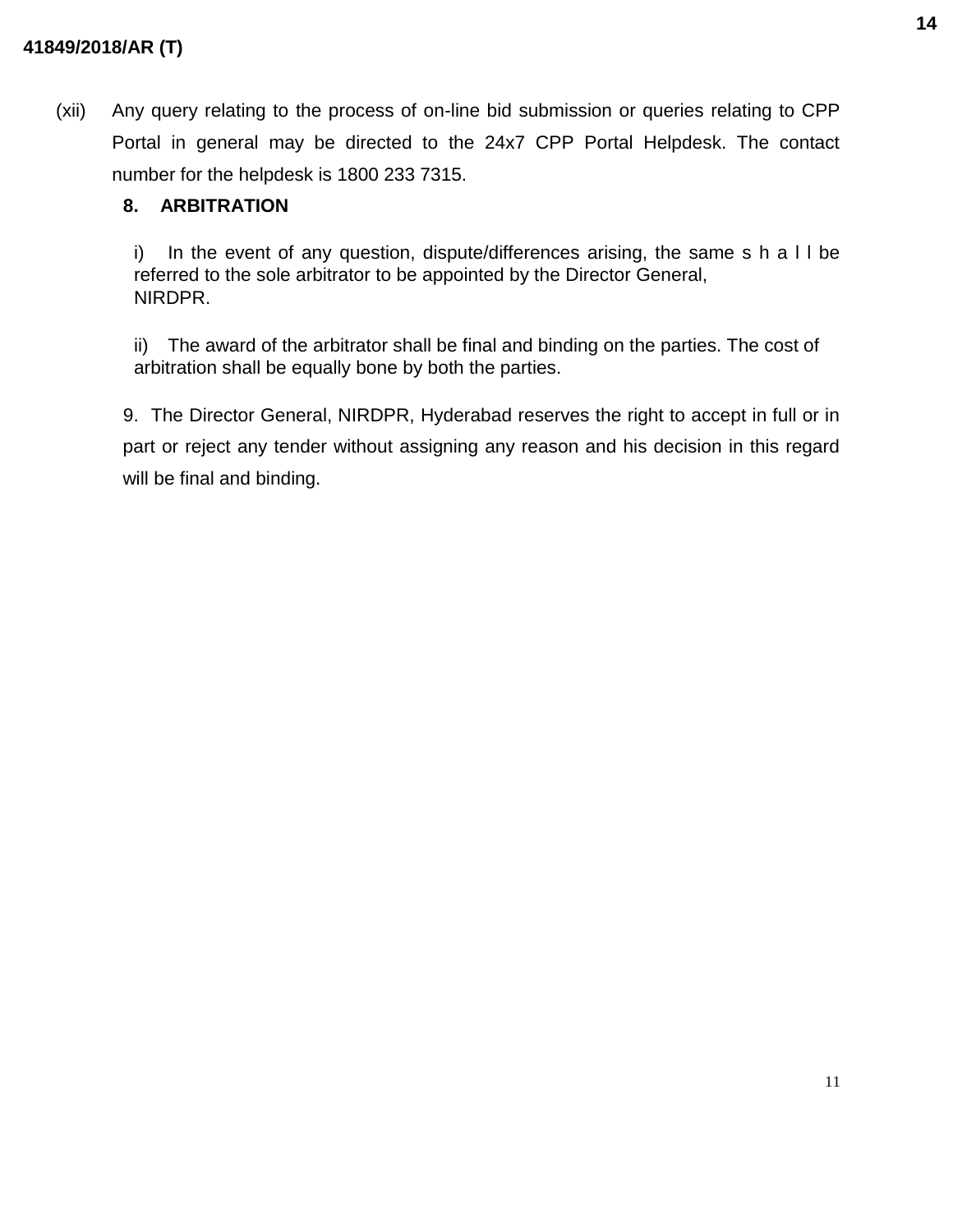# **ANNEXURE- B**



**NATIONAL INSTITUTE OF RURAL DEVELOPMENT& PANCHAYATI RAJ** (Ministry of Rural Development, Govt. of India) Rajendranagar, Hyderabad - 500030.

### **Price / Financial Bid**

The mentioned total area is tentative and the same may vary as per the requirement of the Institute. Payment will made as per the actual area covered at quoted rates.

| S.No | <b>Description</b><br><b>Dimensions of each</b><br><b>Compactor</b><br>(Width - 915 mm, Depth -<br>381mm & Height - | Quantity       | <b>Quoted Price</b><br>per unit | <b>Total Price</b> |
|------|---------------------------------------------------------------------------------------------------------------------|----------------|---------------------------------|--------------------|
|      | 1980mm)                                                                                                             |                |                                 |                    |
| 1.   | <b>Single Static Drive Cover Unit</b><br>3 bay                                                                      | $\overline{2}$ |                                 |                    |
| 2.   | Single Last Drive Unit 3 bay                                                                                        | $\overline{2}$ |                                 |                    |
| 3.   | Twin Mobile Drive Unit 3 bay                                                                                        | 8              |                                 |                    |
| 4.   | Channel for Optimizer 30 feet<br>for 3 bay                                                                          | 1              |                                 |                    |
| 5.   | Single Static 1 bay push/pull<br>type                                                                               | $\overline{2}$ |                                 |                    |
| 6.   | Single Last 1 bay push/pull<br>type                                                                                 | $\overline{2}$ |                                 |                    |
| 7.   | Twin Mobile 1 bay push/pull<br>type                                                                                 | 8              |                                 |                    |
| 8.   | Channel for Optimizer 30 feet<br>for 1 bay                                                                          | 1              |                                 |                    |
|      | Sub-total (1to8)                                                                                                    |                |                                 |                    |
|      | <b>Applicable GST</b>                                                                                               |                |                                 |                    |
|      | <b>Total Price inclusive of GST</b>                                                                                 |                |                                 |                    |

**Signatures of the bidders with seal**

**Date:**

**Place:**